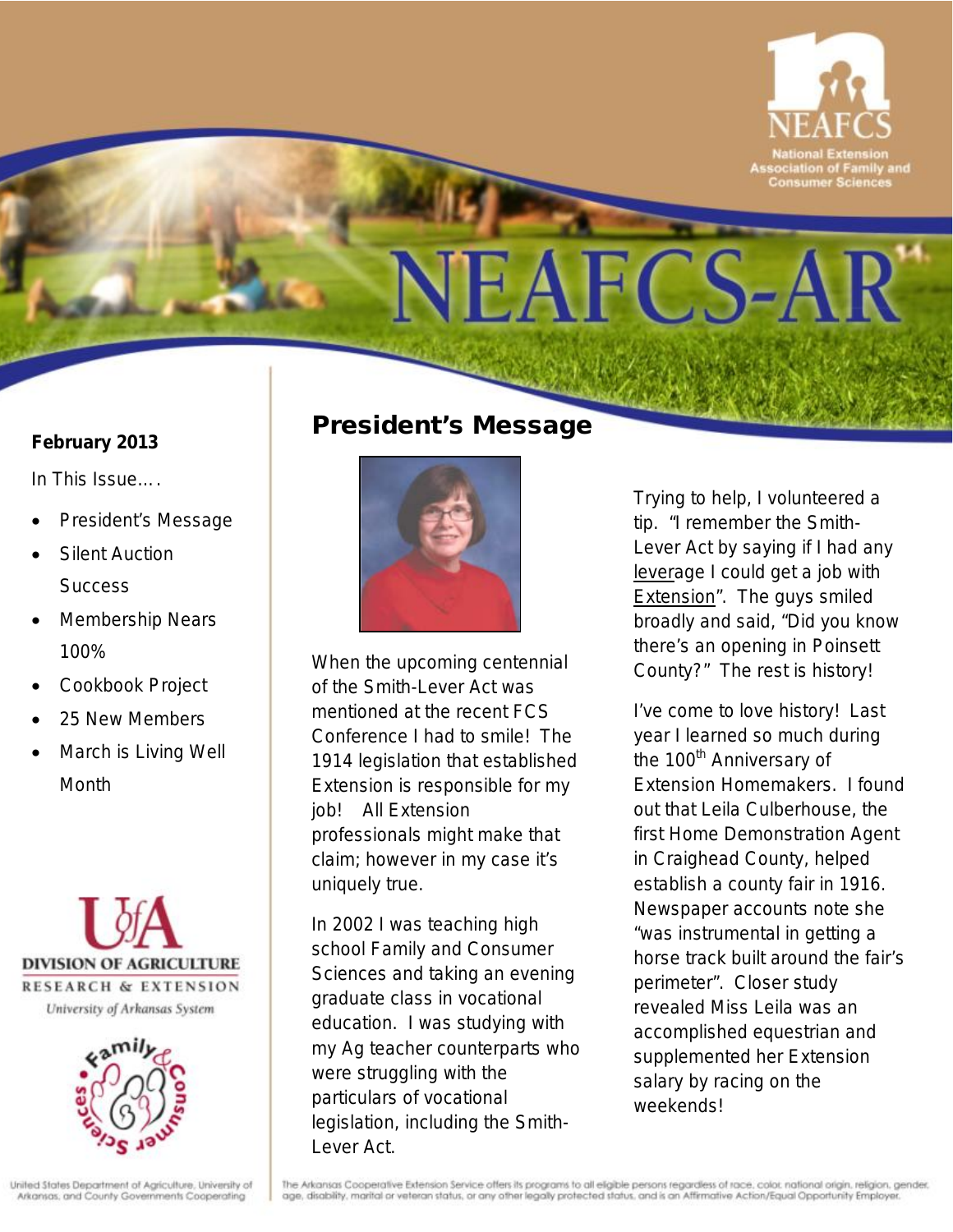#### *(Continued from Page 1)*

I hope you'll take the opportunity to read the brief history of our affiliate that is posted on our [www.uaex.edu](http://www.uaex.edu/) website and SPOT group, courtesy of Candice Carrie'.

It is interesting to note that the association was established in 1940, making 2015 our 75<sup>th</sup> anniversary. (We were obviously too busy getting Home Demonstration Clubs and 4-H Clubs started the first 25 years to get our own organization going!) According to the historical account, the Arkansas Association of Home Demonstration Agents chartered a bus and went together to the national conference. There may be a lesson here!

As FCS Extension professionals, we have so much to celebrate! There's no telling what gems will be discovered as we explore our affiliate's past and make our own marks on history.

Sincerely,



#### **4-H Scholarship Silent Auction a Great Success!**

Keith Cleek, VP for Professional Development and chair of the silent auction, reports that \$662 was raised at the FCS Conference for the 2013 4-H Scholarship Fund! According to Jane Newton, affiliate Treasurer; this brings the total scholarship fund to an amazing \$1135! Jeri Vangilder and members of the affiliate's 4-H Scholarship Committee join Keith (and Dr. Anne Sortor) in appreciation to members who brought items and to those who purchased them. Great job!

#### **Congratulations Corner**

Keith Cleek has been reassigned as the Delta Area Extension Agent –EFNEP. He will serve as the area coordinator with responsibilities focusing on curriculum training. As the VP for Professional Development in our organization, Keith always does an outstanding job. Congratulations, Keith!

#### **Membership Nears 100%**

The numbers are in and it appears that membership is up 30% from last year! The 2013 membership stands at 87 including 9 life members. Delta District and Ouachita District were recognized for 100% membership. Ozark District reached 96%. Congratulations to members of the Member Resource Committee, Membership Rally Committee, District and Alternate District Directors, and to everyone who worked toward meeting and exceeding our membership goals!

#### **Retiree Initiative**

Pam Pruett and members of the Retiree Initiative Committee were able to secure members' signatures on a card for the 65 NEAFCS-AR retirees at an attractive exhibit at the FCS conference. A total of \$157.60 was raised through the M.E.N.T.O.R. game to pay for printing, envelopes and postage. Well deserved thanks go to Keith Cleek who donated the gift basket prize received by Holly Valentine.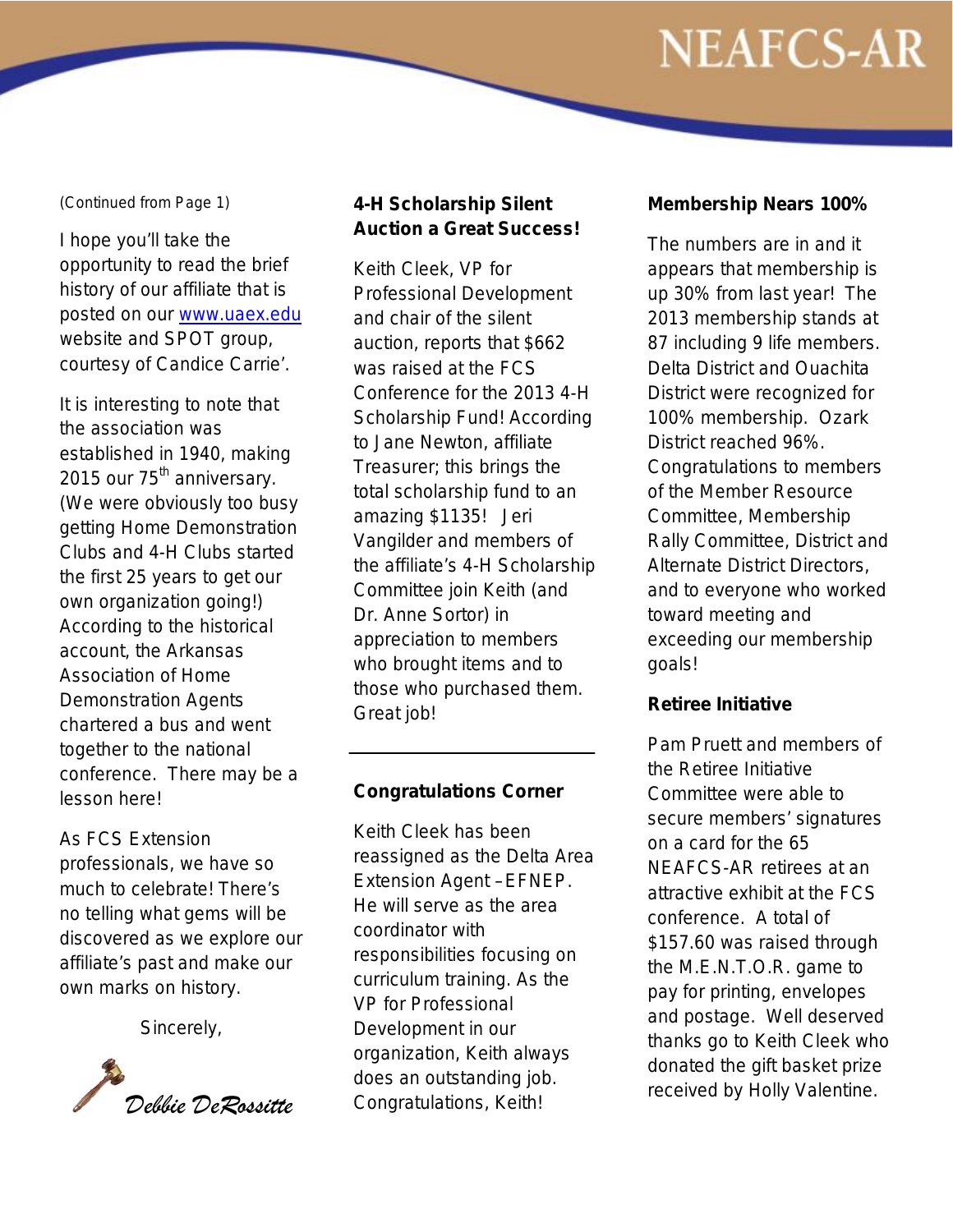#### **Arkansas Cookbook Collection Project**

The University of Arkansas Library is launching The Arkansas Cookbook Project to collect "materials that document the history and culture of cuisine in Arkansas". They are requesting cookbooks that contain recipes from Arkansas cooks. Community cookbooks, such as those from EHC, churches, local organizations, and antique family cookbooks are included.

As an affiliate, we have committed to a 75-cookbook donation (one per county) in honor of our upcoming 75<sup>th</sup> year. If your Extension Homemakers' Council has created a cookbook in recent years, consider donating one to the project from your county.

This donation of cookbooks for the University of Arkansas project should be packed separately from those cookbooks you might donate to the cookbook fundraiser. **Bring your cookbooks for the U of A Arkansas Cookbook Collection Project to the AEHC State Conference in June**. These will be delivered to the Fayetteville campus during State O'Rama.



#### **Cookbook Fundraiser**

Who doesn't love cookbooks? As a fundraiser for special projects related to our 75<sup>th</sup> anniversary, we will be collecting "gently used" cookbooks for a cookbook sale. (This is not to be confused with the U of A Cookbook Collection Project.)

#### **When and Where?**

**March 13** -Bring your cookbooks to the AEHC Spring Workshop at the 4-H **Center** 

**June 4** –Bring cookbooks to the AEHC State Conference in Hot Springs.

Come ready to browse and buy the cookbooks you need!

#### **Audit Committee Report**

Elizabeth McGinley, affiliate Treasurer-elect, reported that the audit committee met during the FCS conference to audit the NEAFCS-AR accounts. Records were found in good order according to their official report.

#### **Susan Pickle to Serve as Vice President for Public Affairs**

Susan Pickle, previous past president, has been appointed to finish the balance of the open term for Vice President for Public Affairs. The position was previously held by Lameria Colclough-Tripplett.



*(left to right) Robbie McKinnon, Shirlye Hopkins, and Elizabeth McGinley at the FCS Conference in January.*